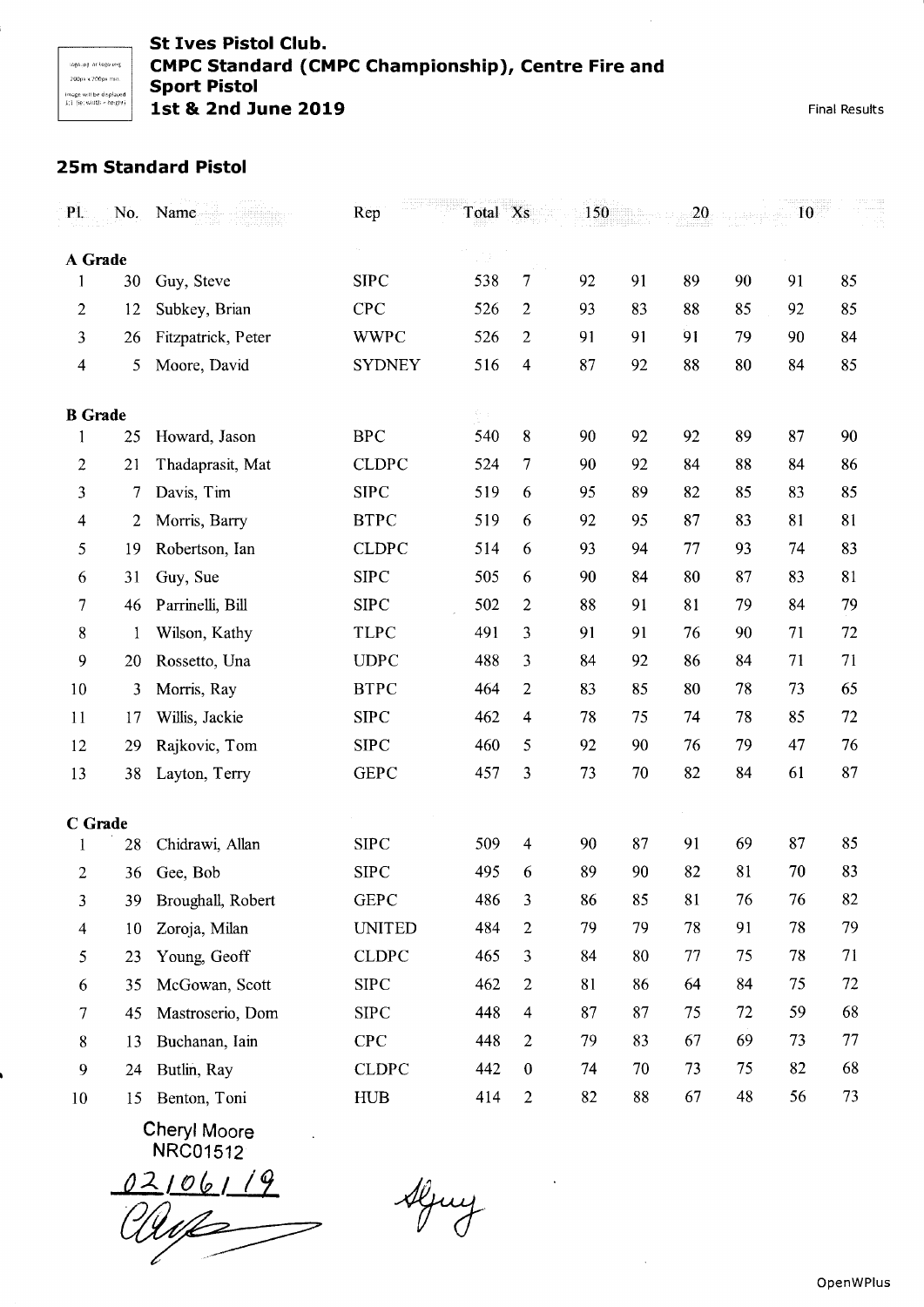# 25m Standard Pistol

| <b>P1.</b>        | No. | Name             | Rep          | Total Xs |              | 150 |    | 20 | 36. L | 10 |    |
|-------------------|-----|------------------|--------------|----------|--------------|-----|----|----|-------|----|----|
| D Grade           |     |                  |              |          |              |     |    |    |       | 80 | 75 |
|                   | 22  | Dobinson, Jodie  | <b>CLDPC</b> | 466      | 4            | 75  | 77 | 81 | 78    |    |    |
| $\mathfrak{D}$    | 44  | Machacek, Tomas  | <b>SIPC</b>  | 465      | 4            | 84  | 78 | 58 | 86    | 76 | 83 |
| 3                 | 41  | Punales, Carlos  | <b>KJPC</b>  | 433      |              | 83  | 75 | 70 | 77    | 63 | 65 |
| 4                 | 14  | Vytiaco, Emilio  | <b>RPC</b>   | 426      | 3            | 82  | 83 | 67 | 74    | 59 | 61 |
| 5.                | 18  | Willis, Michael  | <b>SIPC</b>  | 412      | $\mathbf{0}$ | 89  | 70 | 65 | 66    | 67 | 55 |
| 6                 | 32. | Kiem, Peta       | <b>CPC</b>   | 409      | $\mathbf{0}$ | 84  | 71 | 53 | 74    | 70 | 57 |
| $\overline{\tau}$ | 49  | Andrew, Colin    | <b>CPC</b>   | 388      | 1            | 70  | 72 | 68 | 62    | 51 | 65 |
| 8                 | 40  | Punales, Viviana | <b>KJPC</b>  | 365      | 1            | 61  | 56 | 47 | 81    | 65 | 55 |
| 9                 | 16  | Benton, Mick     | <b>HUB</b>   | 275      | $\bf{0}$     | 42  | 68 | 41 | 42    | 43 | 39 |
|                   |     |                  |              |          |              |     |    |    |       |    |    |

Cheryl Mo**ore** NRCO1512

02106119<br>auf

Aljuy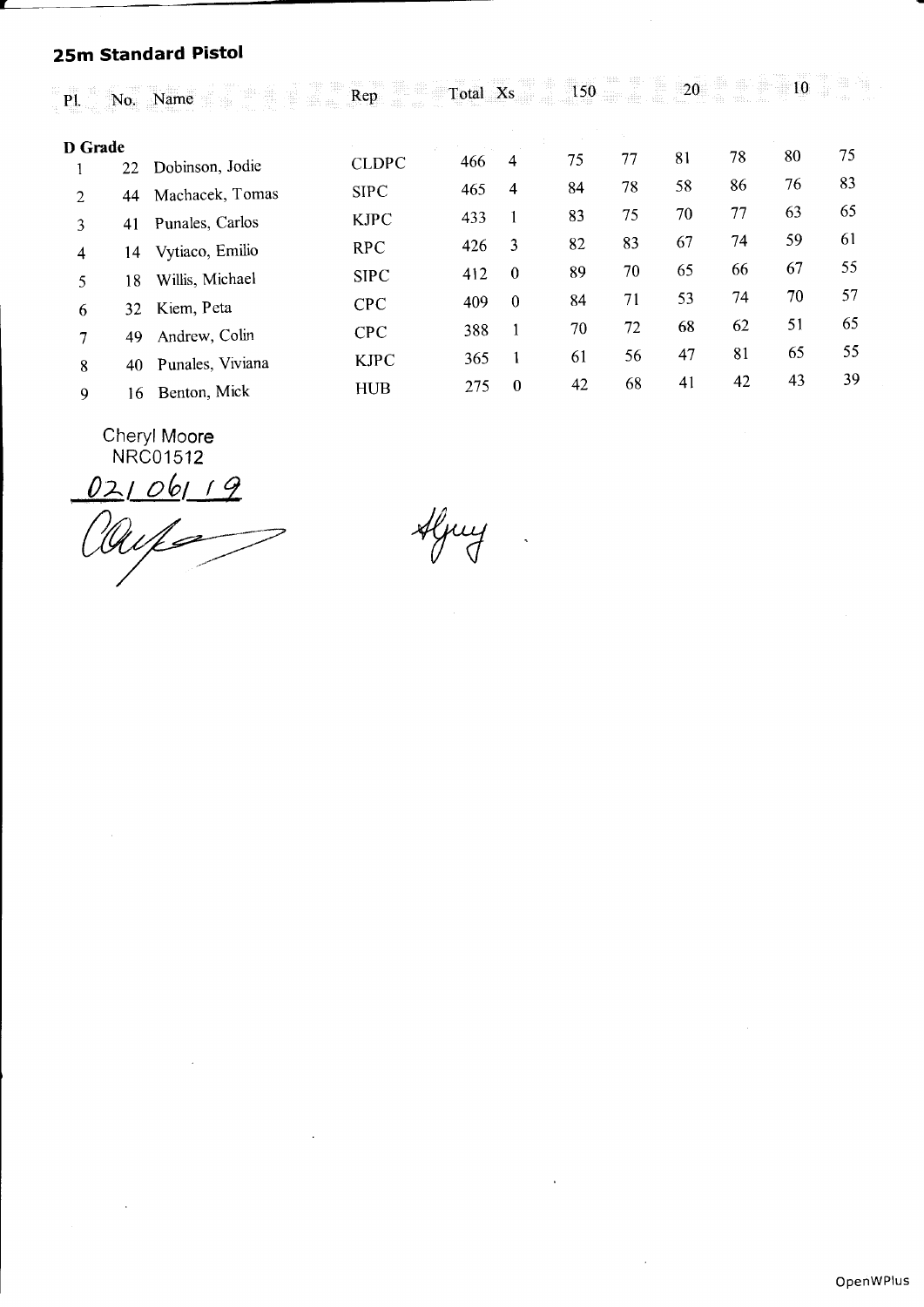### St lves Pistol Club. CMPC Standard (CMPC Championship), Centre Fire and Sport Pistol lst & 2nd June 2019

Final Results

## 25m Centre Fire Pistol

| $P1$ .         | $\mathbb{N}$ 0. | Name               | Rep           | Total Xs |                |    | $\overline{\mathbf{c}}$ | $\overline{3}$ |        | 4  | 5  | 6         |
|----------------|-----------------|--------------------|---------------|----------|----------------|----|-------------------------|----------------|--------|----|----|-----------|
| A Grade        |                 |                    |               |          |                |    |                         |                |        |    |    |           |
| 1              | 19              | Robertson, Ian     | <b>CLDPC</b>  | 552      | 6              | 89 | 94                      | 92             | 275    | 91 | 92 | 277<br>94 |
| $\mathbf{2}$   | 26              | Fitzpatrick, Peter | <b>WWPC</b>   | 551      | 9              | 89 | 87                      | 92             | 268    | 95 | 94 | 283<br>94 |
| 3              | 27              | Fraser, Peter      | <b>SIPC</b>   | 549      | 12             | 91 | 87                      | 95             | 273    | 92 | 92 | 276<br>92 |
| $\overline{4}$ | 46              | Parrinelli, Bill   | <b>SIPC</b>   | 540      | 7              | 92 | 90                      |                | 92 274 | 90 | 91 | 85<br>266 |
| 5              | 12              | Subkey, Brian      | <b>CPC</b>    | 518      | 8              | 92 | 94                      | 90             | 276    | 74 | 81 | 87<br>242 |
| 6              | 5               | Moore, David       | <b>SYDNEY</b> | 516      | 12             | 85 | 83                      | 85             | 253    | 85 | 82 | 263<br>96 |
| <b>DNF</b>     | 8               | Bell, Kerry        | <b>CLDPC</b>  | 367      | 5              | 94 | 97                      |                | 92 283 | 84 |    | 84        |
| <b>B</b> Grade |                 |                    |               |          |                |    |                         |                | s of   |    |    |           |
| 1              | 2               | Morris, Barry      | <b>BTPC</b>   | 564      | 17             | 94 | 96                      |                | 96 286 | 95 | 92 | 91<br>278 |
| 2              | 25              | Howard, Jason      | <b>BPC</b>    | 554      | 7              | 91 | 91                      | 92             | 274    | 91 | 95 | 280<br>94 |
| 3              | 28              | Chidrawi, Allan    | <b>SIPC</b>   | 532      | 5              | 90 | 90                      | 88             | 268    | 85 | 90 | 89<br>264 |
| 4              | 30              | Guy, Steve         | <b>SIPC</b>   | 532      | 5              | 88 | 86                      | 89             | 263    | 90 | 91 | 88<br>269 |
| 5              | 50              | Downing, Michael   | <b>SIPC</b>   | 520      | 4              | 92 | 86                      | 86             | 264    | 83 | 87 | 256<br>86 |
| 6              | 3               | Morris, Ray        | <b>BTPC</b>   | 498      | 4              | 85 | 76                      | 79             | 240    | 89 | 80 | 89<br>258 |
| 7              | 7               | Davis, Tim         | <b>SIPC</b>   | 479      | 3              | 87 | 90                      | 88             | 265    | 69 | 77 | 68<br>214 |
| 8              | 34              | Spain, Danny       | <b>SIPC</b>   | 471      | 5              | 83 | 91                      | 91             | 265    | 71 | 83 | 206<br>52 |
| C Grade        |                 |                    |               |          |                |    |                         |                |        |    |    |           |
| 1              | 39              | Broughall, Robert  | <b>GEPC</b>   | 521      | 5              | 89 | 88                      |                | 88 265 | 88 | 86 | 82 256    |
| $\overline{2}$ | 45              | Mastroserio, Dom   | <b>SIPC</b>   | 509      | 5              | 92 | 88                      |                | 92 272 | 84 | 78 | 237<br>75 |
| 3              | 29              | Rajkovic, Tom      | <b>SIPC</b>   | 486      | 6              | 82 | 88                      |                | 84 254 | 83 | 75 | 74 232    |
| 4              | 13              | Buchanan, Iain     | <b>CPC</b>    | 473      | 7              | 83 | 72                      |                | 86 241 | 73 | 81 | 78 232    |
| 5              | 4               | Hines, Max         | <b>CLDPC</b>  | 459      | 2              | 57 | 84                      |                | 82 223 | 73 | 79 | 84 236    |
| 6              | 36              | Gee, Bob           | ${\rm SIPC}$  | 447      | 4              | 79 | 82                      |                | 79 240 | 72 | 76 | 59 207    |
| 7              | 38              | Layton, Terry      | <b>GEPC</b>   | 442      | 2              | 79 | 80                      |                | 80 239 | 57 | 81 | 65 203    |
| 8              | 16              | Benton, Mick       | <b>HUB</b>    | 366      | $\overline{2}$ | 50 | 55                      |                | 53 158 | 49 | 77 | 82 208    |
| <b>DNF</b>     | 11              | Chandra, Adry      | <b>CLDPC</b>  | 250      | 3              | 86 | 83                      |                | 81 250 |    |    |           |
| D Grade        |                 |                    |               |          |                |    |                         |                |        |    |    |           |
| 1              | 14              | Vytiaco, Emilio    | <b>RPC</b>    | 427      | $\overline{2}$ | 67 | 76                      |                | 73 216 | 71 | 73 | 67 211    |
| $\overline{2}$ | 37              | Lemon, Jim         | <b>RPC</b>    | 266      | $\mathbf{1}$   | 53 | 52                      |                | 46 151 | 14 | 41 | 60 115    |

Cheryl Moore NRC01512<br>02106119<br>COU

Myring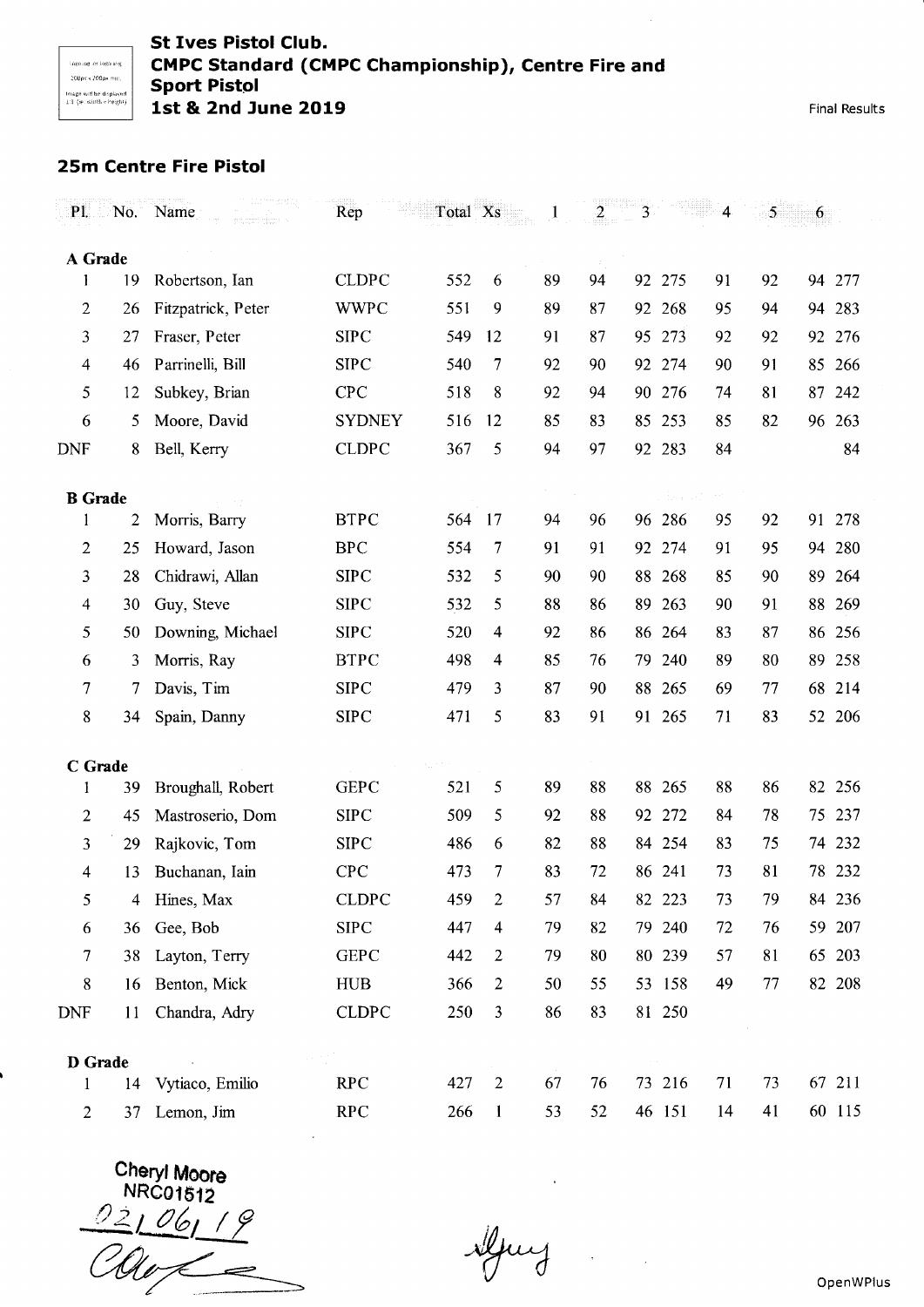#### St Ives Pistol Club. CMPC Standard (CMPC Championship), Centre Fire and **Sport Pistol** lst & 2nd June 2019

Final Results

# 25m Pistol Women

| $P1$ .         | No. | Name             | Rep          | Total Xs |              | 1  | 2  | 3   |     | $\overline{\mathbf{4}}$ | 5  | 6  |     |
|----------------|-----|------------------|--------------|----------|--------------|----|----|-----|-----|-------------------------|----|----|-----|
| A Grade        |     |                  |              |          |              |    |    |     |     |                         |    |    |     |
|                | 9   | Cowling, Lara    | <b>CLDPC</b> | 570      | 16           | 92 | 91 | 95  | 278 | 96                      | 98 | 98 | 292 |
| 2              | 31  | Guy, Sue         | <b>SIPC</b>  | 558      | 12           | 95 | 93 | 91  | 279 | 98                      | 88 | 93 | 279 |
| 3              | 1   | Wilson, Kathy    | <b>TLPC</b>  | 547      | 9            | 86 | 89 | 96  | 271 | 95                      | 88 | 93 | 276 |
| 4              | 21  | Thadaprasit, Mat | <b>CLDPC</b> | 544      | 9            | 89 | 96 | 88  | 273 | 95                      | 92 | 84 | 271 |
| 5              | 20  | Rossetto, Una    | <b>UDPC</b>  | 519      | 9            | 91 | 95 | 89  | 275 | 90                      | 91 | 63 | 244 |
| <b>B</b> Grade |     |                  |              |          |              |    |    |     |     |                         |    |    |     |
|                | 17  | Willis, Jackie   | <b>SIPC</b>  | 492      | 5            | 90 | 81 | 87  | 258 | 87                      | 79 | 68 | 234 |
| C Grade        |     |                  |              |          |              |    |    |     |     |                         |    |    |     |
| $*1$           | 15  | Benton, Toni     | <b>HUB</b>   | 521      | 4            | 84 | 85 | 90  | 259 | 90                      | 90 | 82 | 262 |
| 2              | 22  | Dobinson, Jodie  | <b>CLDPC</b> | 464      | 1            | 82 | 80 | 73. | 235 | 81                      | 73 | 75 | 229 |
| 3              | 32  | Kiem, Peta       | <b>CPC</b>   | 453      | 3            | 79 | 74 | 80  | 233 | 93                      | 58 | 69 | 220 |
| D Grade        |     |                  |              |          |              |    |    |     |     |                         |    |    |     |
| 1              | 40  | Punales, Viviana | <b>KJPC</b>  | 380      | $\mathbf{0}$ | 62 | 67 | 57  | 186 | 67                      | 68 | 59 | 194 |
| 2              | 51  | Chapman, Jessica | <b>SIPC</b>  | 336      | $\theta$     | 52 | 63 | 79  | 194 | 57                      | 25 | 60 | 142 |
| 3              | 48  | May, Donna       | <b>GPC</b>   | 283      | $\mathbf{0}$ | 26 | 38 | 61  | 125 | 56                      | 43 | 59 | 158 |

Cheryl Moore NRC0151**2** 

02106119

Aljuy